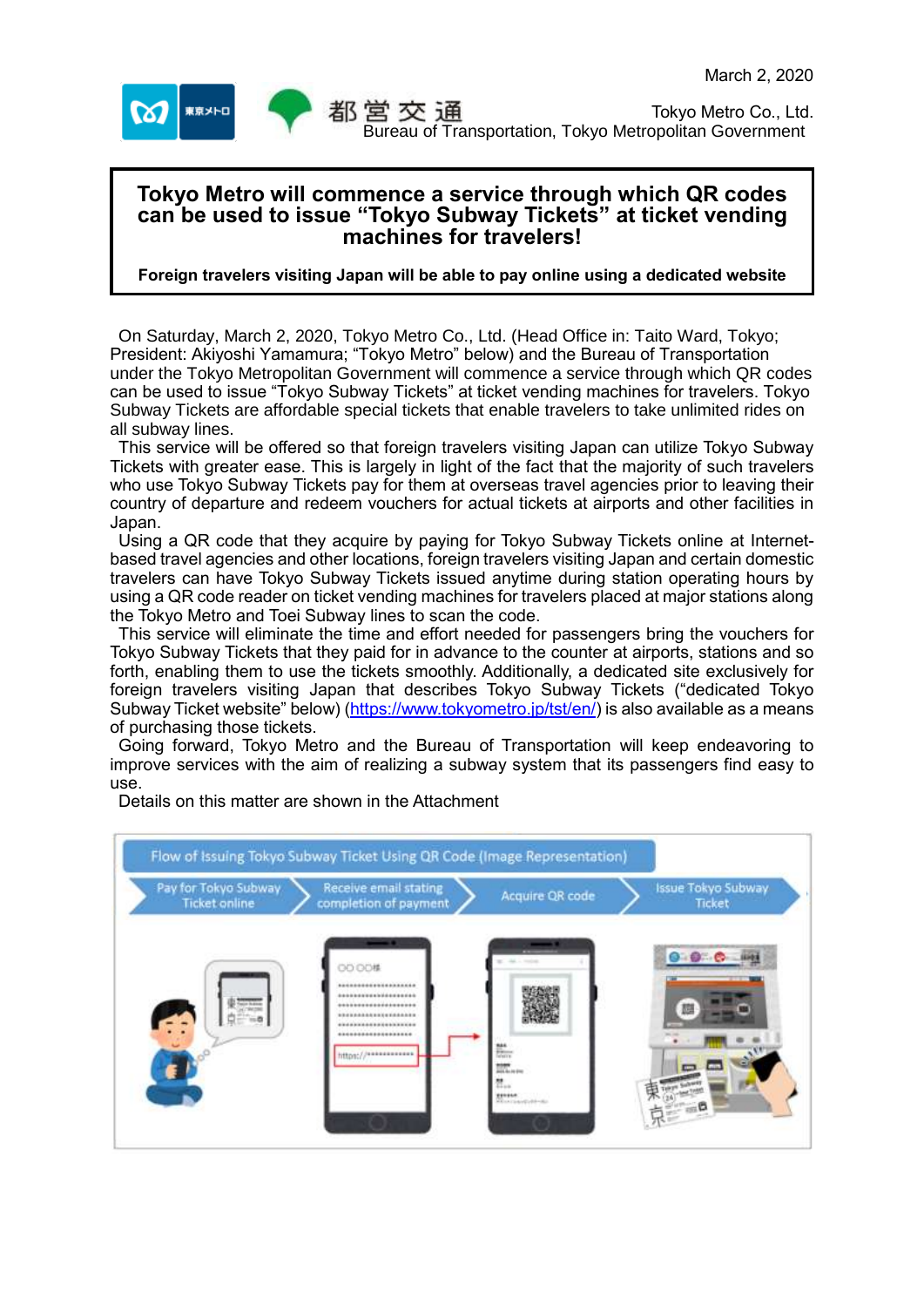## **Details of "Tokyo Subway Ticket" Issuance Service Using QR Codes**

## **1. Overview of Service**

Service through which foreign travelers visiting Japan and certain domestic travelers (those visiting Tokyo from prefectures other than Tokyo, Kanagawa, Saitama, Chiba, Ibaraki, Tochigi, Gunma or Yamanashi) can use ticket vending machines for travelers placed at Tokyo Metro and Toei Subway stations to scan QR codes and issue "Tokyo Subway Tickets" paid for online.

[Differences between Existing Service and New Service (Example Involving Going Through Overseas Travel Agency)]

Existing service





\*The existing service will continue to be available.

New service



**2. Service Commencement Date** Saturday, March 14, 2020

## **3. Applicable Special Passenger Tickets**

Tokyo Subway Tickets (24-hour/48-hour/72-hour)

## **4. How to Use Service**

(1) Pay for ticket using online travel agency, etc. and acquire QR code.

Pay for a Tokyo Subway Ticket on a domestic or overseas online travel agency or other similar website or on the dedicated Tokyo Subway Ticket website

[\(https://www.tokyometro.jp/tst/en/\)](https://www.tokyometro.jp/tst/en/) to acquire a QR code.

42 domestic and overseas online travel agencies, etc. scheduled to successively begin offering Tokyo Subway Tickets for purchase.

| <b>Location of</b><br><b>Headquarters</b> | <b>Name of Company</b>                             |  |  |  |  |  |  |  |
|-------------------------------------------|----------------------------------------------------|--|--|--|--|--|--|--|
|                                           | Leon Travel Service Co., Ltd.                      |  |  |  |  |  |  |  |
|                                           | Ggogo Tour                                         |  |  |  |  |  |  |  |
|                                           | LION TRAVEL SERVICE CO., LTD                       |  |  |  |  |  |  |  |
|                                           | PACIFIC TRAVEL SERVICE                             |  |  |  |  |  |  |  |
|                                           | ezTravel Co., Ltd.                                 |  |  |  |  |  |  |  |
| Taiwan                                    | cola tour                                          |  |  |  |  |  |  |  |
|                                           | Imagic Media Inc.                                  |  |  |  |  |  |  |  |
|                                           | Life Tour                                          |  |  |  |  |  |  |  |
|                                           | Jen Tour Travel Service Co., Ltd. Kaohsiung Branch |  |  |  |  |  |  |  |
|                                           | Kkdav                                              |  |  |  |  |  |  |  |
|                                           | ezTravel Co., Ltd.                                 |  |  |  |  |  |  |  |
|                                           | Package Tours (Hong Kong) Limited                  |  |  |  |  |  |  |  |
|                                           | Klook Travel Technology Limited                    |  |  |  |  |  |  |  |
| Hong Kong                                 | E Corporate Travel                                 |  |  |  |  |  |  |  |
|                                           | HIS (HK) Co Ltd                                    |  |  |  |  |  |  |  |
|                                           | JAL Satellite Travel Co., Ltd.                     |  |  |  |  |  |  |  |
|                                           | NHN Doctortour Corporation                         |  |  |  |  |  |  |  |
|                                           | HanaTour Service Inc.                              |  |  |  |  |  |  |  |
| South Korea                               | INTERPARK TOUR JAPAN                               |  |  |  |  |  |  |  |
|                                           | SOCURI COMPANY                                     |  |  |  |  |  |  |  |
|                                           | WAUG Travel Inc.                                   |  |  |  |  |  |  |  |

| <b>Location of</b><br><b>Headquarters</b> | <b>Name of Company</b>                        |  |  |  |  |  |  |
|-------------------------------------------|-----------------------------------------------|--|--|--|--|--|--|
| China<br>Singapore<br>Thailand            | Ctrip.com International                       |  |  |  |  |  |  |
|                                           | HEIWA ITC INC.                                |  |  |  |  |  |  |
|                                           | Shanghai CITIC International Travel Service   |  |  |  |  |  |  |
|                                           | Ivmama.com International                      |  |  |  |  |  |  |
|                                           | LY-HIS Travel                                 |  |  |  |  |  |  |
|                                           | BEIJING WANTAI International Travel           |  |  |  |  |  |  |
|                                           | CHINA TRAVEL SERVICE ZHEJIANG                 |  |  |  |  |  |  |
|                                           | Beijing Zhongxin International Travel Service |  |  |  |  |  |  |
|                                           | Tong Cheng International Travel Service       |  |  |  |  |  |  |
|                                           | Follow Me Japan                               |  |  |  |  |  |  |
|                                           | Japan All Pass Co., Ltd.                      |  |  |  |  |  |  |
|                                           | Pinatlas Company Limited                      |  |  |  |  |  |  |
|                                           | UPON (THAILAND)CO LTD                         |  |  |  |  |  |  |
| Philippines                               | ARS DREAM TRAVEL & TOURS                      |  |  |  |  |  |  |
| Malaysia                                  | Japan Travel Bureau (Malaysia) Sdn. Bhd.      |  |  |  |  |  |  |
|                                           | Voyages à la Carte                            |  |  |  |  |  |  |
| France                                    | JTB GLOBAL BUSUNESS FRANCE                    |  |  |  |  |  |  |
|                                           | La Route des Voyages                          |  |  |  |  |  |  |
|                                           | <b>VELTRA</b>                                 |  |  |  |  |  |  |
| Japan                                     | WAmazing                                      |  |  |  |  |  |  |
|                                           | NAVITIME JAPAN                                |  |  |  |  |  |  |

\*Number scheduled to be successively expanded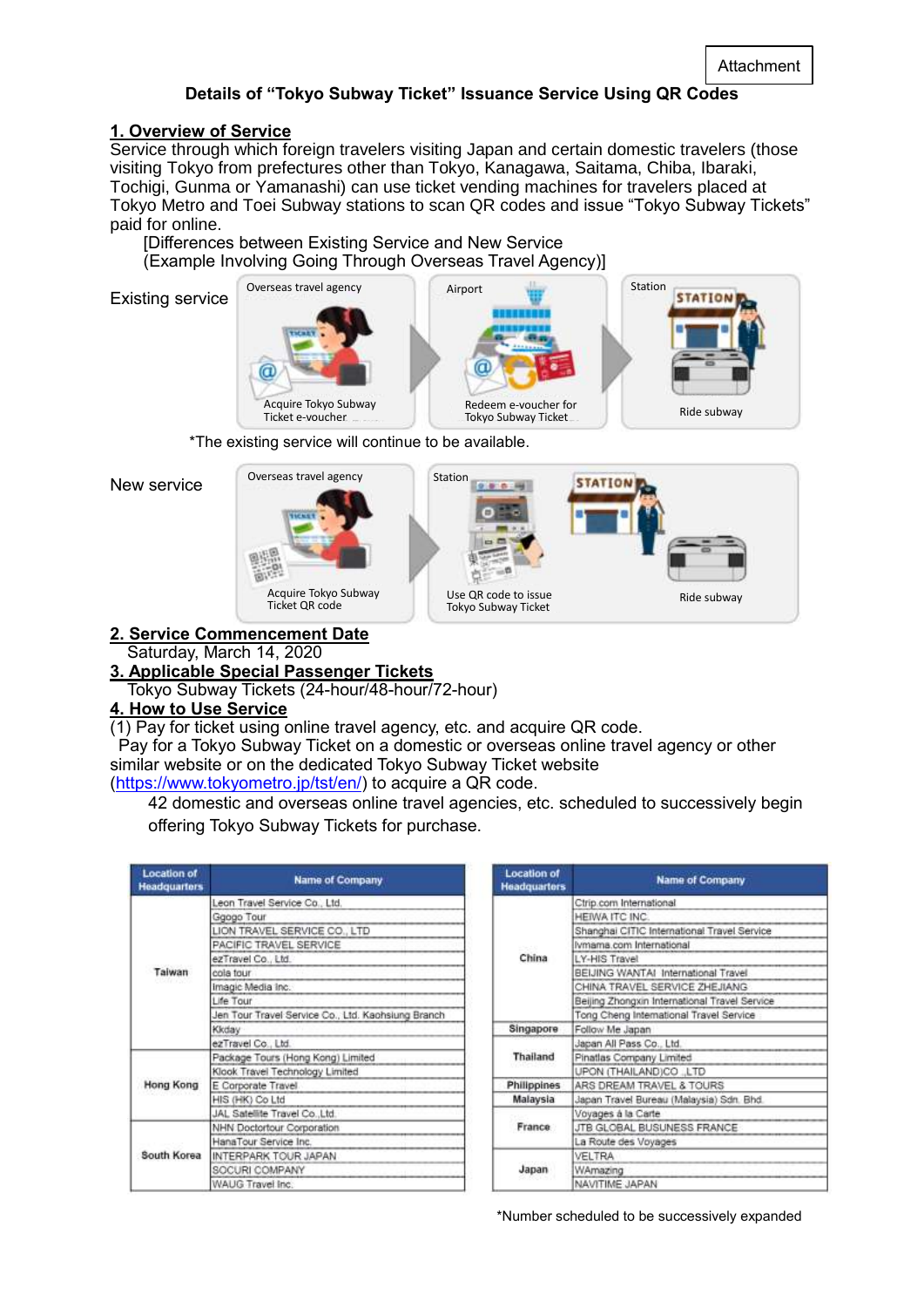(2) Issue Tokyo Subway Ticket at a station.

Scan the QR code using the QR code reader on ticket vending machines for travelers placed at main stations along the Tokyo Metro and Toei Subway lines. A Tokyo Subway Ticket will be issued.



#### **5. Stations Where Ticket Vending Machines that Allow Tickets to Be Issued Using QR Codes Are Placed**

The only ticket vending machines at which QR codes can be used to issue tickets are those for travelers.

Stations where ticket vending machines for travelers are scheduled to be placed (\*as of the commencement date for this service) are indicated in the below tables.

| Shibuya           | Nihombashi                  | 21 Yotsuya       | 31 Hatchobori       |    | 41 Monzen-nakacho         | 51 Edogawabashi  | 61 Shin-kiba                   |
|-------------------|-----------------------------|------------------|---------------------|----|---------------------------|------------------|--------------------------------|
| Omote-sando       | 2 Kanda                     | 22 Tokyo         | 32 Kayabacho        |    | 42 Kiba                   | 52 Ichigaya      | 62 Hanzomon                    |
| 3 Gaienmae        | 3 Ueno                      | 23 Otemachi      | 33 Ningyocho        |    | 43 Toyocho                | 53 Kojimachi     | 63 Suitengumae                 |
| 4 Avoama-itchome  | 14 Tawaramachi              | 24 Korakuen      | 34 Kodemmacho       |    | 44 Gvotoku                | 54 Nagatacho     | 64 Oshiage <skytree></skytree> |
| 5 Asasaka-mitsuke | 15 Asakusa                  | 25 Ikebukuro     | 35 Akihabara        |    | 45 May jogurnar - Hangaur | 55 Sakuradamon   | 65 Azabu-juban                 |
| Tameike-sanno     | 16 Nishi-shinjuku           | 26 Roppongi      | 36 Naka-okachimachi |    | 46 Akasaka                | 56 Yurakucho     | 66 Roppongi-itchome            |
| Toranomon         | 7 Shinjuku                  | 27 Kamiyacho     | 37 Kagurazaka       | 47 | Naturatemen (Manayastra)  | 57 Ginza-itchome | 67 Komagome                    |
| 8 Shimbashi       | <b>Bi</b> Shinjuku-sanchome | 28 Hibiya        | 38 lidabashi        |    | 48 Yushima                | 58 Tsukishima    | 68 Higashi-shinjuku            |
| 9 Ginza           | 19 Shinjuku-gyoemmae        | 29 Higashi-ginza | 39 Kudanshita       |    | 49 Machiva                | 59 Toyosu        | 69 Kita-sando                  |
| 10 Kyobashi       | 20 Yotsuya-sanchome         | 30 Tsukili       | 40 Takebashi        |    | 50 Higashi-ikebukuro      | 60 Tatsumi       |                                |

#### Tokyo Metro: 69 stations total

#### Toei Subway: 31 stations total

| 1 Daimon        | 6 Kuramae    | 11 Shinjuku-sanchome   | 16 Wakamatsu-kawada   | 21 Tsukishima   | 26 Azabu-juban       | 31 Tochomae |
|-----------------|--------------|------------------------|-----------------------|-----------------|----------------------|-------------|
| 2 Shimbashi     | 7 Asakusa    | 12 Kudanshita          | 17 Ueno-okachimachi   | 22 Kachidoki    | 27 Roppongi          |             |
| 3 Higashi-ginza | 8 Otemachi   | 13 Bakuro-yokoyama     | 18 Ryogoku            | 23 Tsukijishijo | 28 Aoyama-itchome    |             |
| 4 Nihombashi    | 9 Suidobashi | 14 Shinjuku-nishiguchi | 19 Klyosumi-shirakawa | 24 Shiodome     | 29 Kokuritsu-kyogijo |             |
| 5 Asakusabashi  | 10 Kasuga    | 15 Higashi-shinjuku    | 20 Monzen-nakacho     | 25 Akabanebashi | 30 Yoyogi            |             |

#### **6. Customer Inquiries**

Tokyo Metro Customer Center TEL:0120-104106 (Available from 9:00 AM to 8:00 PM, 365 days a year) Toei Kotsu Customer Center TEL:03-3816-5700 (Available from 9:00 AM to 8:00 PM, 365 days a year)

\*"QR code" is a registered trademark of DENSO WAVE INCORPORATED.